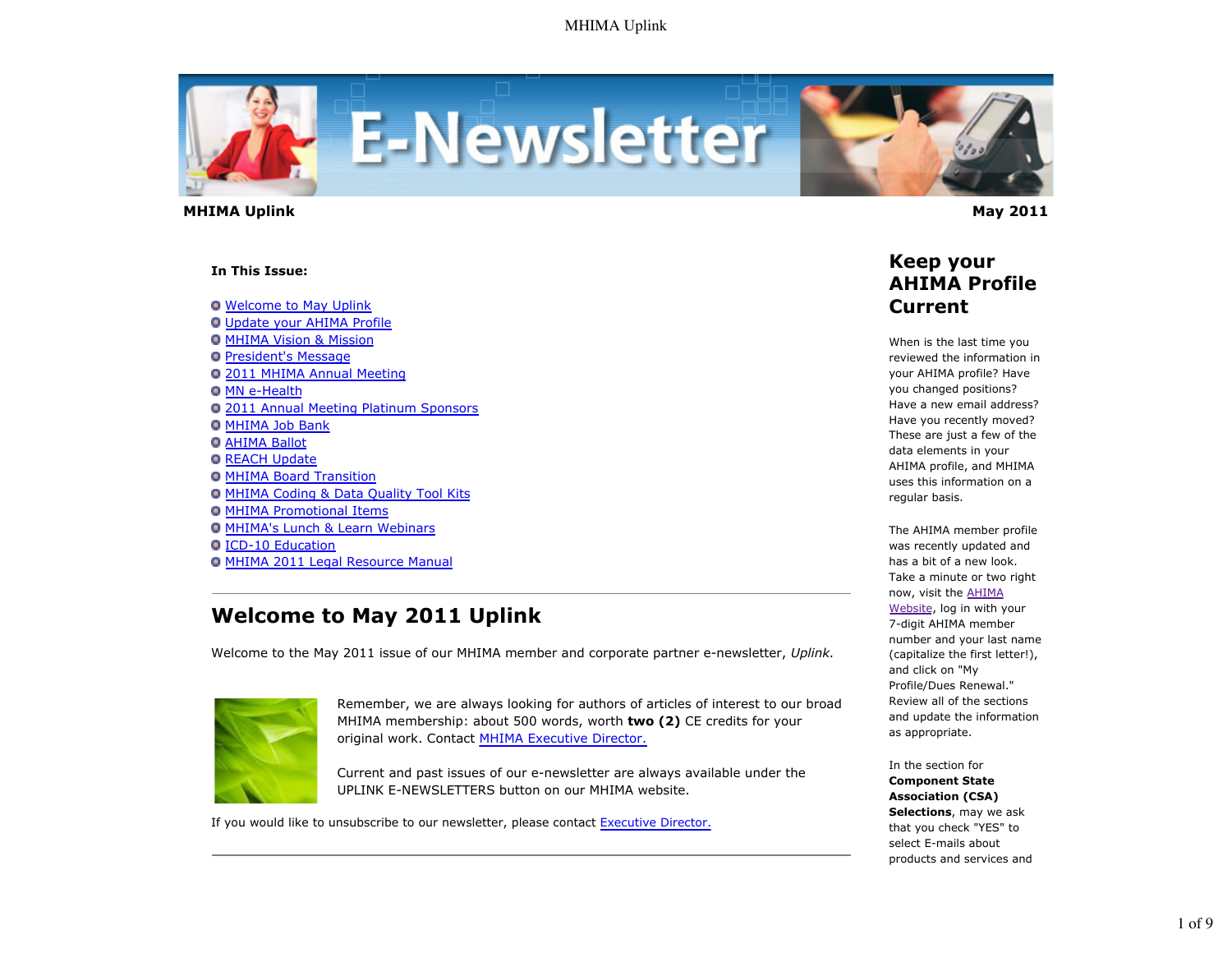# **MHIMA Vision & Mission**

**Vision:** The Minnesota Health Information Management Association, together with AHIMA, will set the standard and be the recognized leader in health information management practices, technology, education, research, and advocacy.

**Mission:** MHIMA is committed to the professional development of its members through education, networking, and life-long learning. These commitments promote high quality health information and benefit the public, health care providers, and other clinical data users.

Back to Top

# **President's Message**

Sue Jensen, RHIT



What a great month of April!! We had a fabulous turnout at the MHIMA Annual Meeting at Treasure Island Casino in Red Wing. Thank you to the Annual Meeting Committee for all of their hard work putting this meeting together.

The Annual Meeting Committee set a goal of increasing the number of attendees by 10% from our last meeting at Treasure Island, and we achieved this goal as 443 people attended the meeting. We also had 34 vendors at the meeting representing a wide variety of areas including schools, release of information companies, dictation and transcription companies and others. Thank you to our vendors for their support of MHIMA!

While three days may seem like a long conference, our presenters

this year included an energetic motivational speaker, Matt Jones, who kept everyone up and moving. In addition, Margaret Skurka, the head of the International Federation Health Information Management Association was able to join us, discussing the importance of volunteering and staying involved in health information. The meeting was educational, enlightening and fun for all. The time seemed to fly by.

Wednesday evening, members of MHIMA enjoyed Midnight Bowling at the 24 lane bowling alley at Treasure Island with prizes going to the bowlers including highest and lowest scores. Thursday late afternoon, the vendor prize drawing was held and later that evening, the Distinguished Member dinner was held honoring Diane Larson. Over 160 members attended to honor her. Congratulations again, Diane!



Postal Mailings. CSA stands for the state that you want to be associated with as an AHIMA member. MHIMA uses email and occasionally land mail as our primary means of communication, and if you check "NO" in the email or postal mail boxes, you won't receive either type of communication from us. Thank you!

#### Back to Top

## **Staying Up To Date with MN e-Health**

If you aren't receiving the weekly electronic MN e-Health Update newsletter, consider signing up for it. This will keep you up to date on issues related to e-Health, including HITECH, Meaningful Use, Privacy & Security and others, as well as provide links to e-Health resources available for your use. To subscribe, click here.

Recently, the Glossary of E-Health Terms was announced. To download and print the printer friendly version document, click

here

#### Back to Top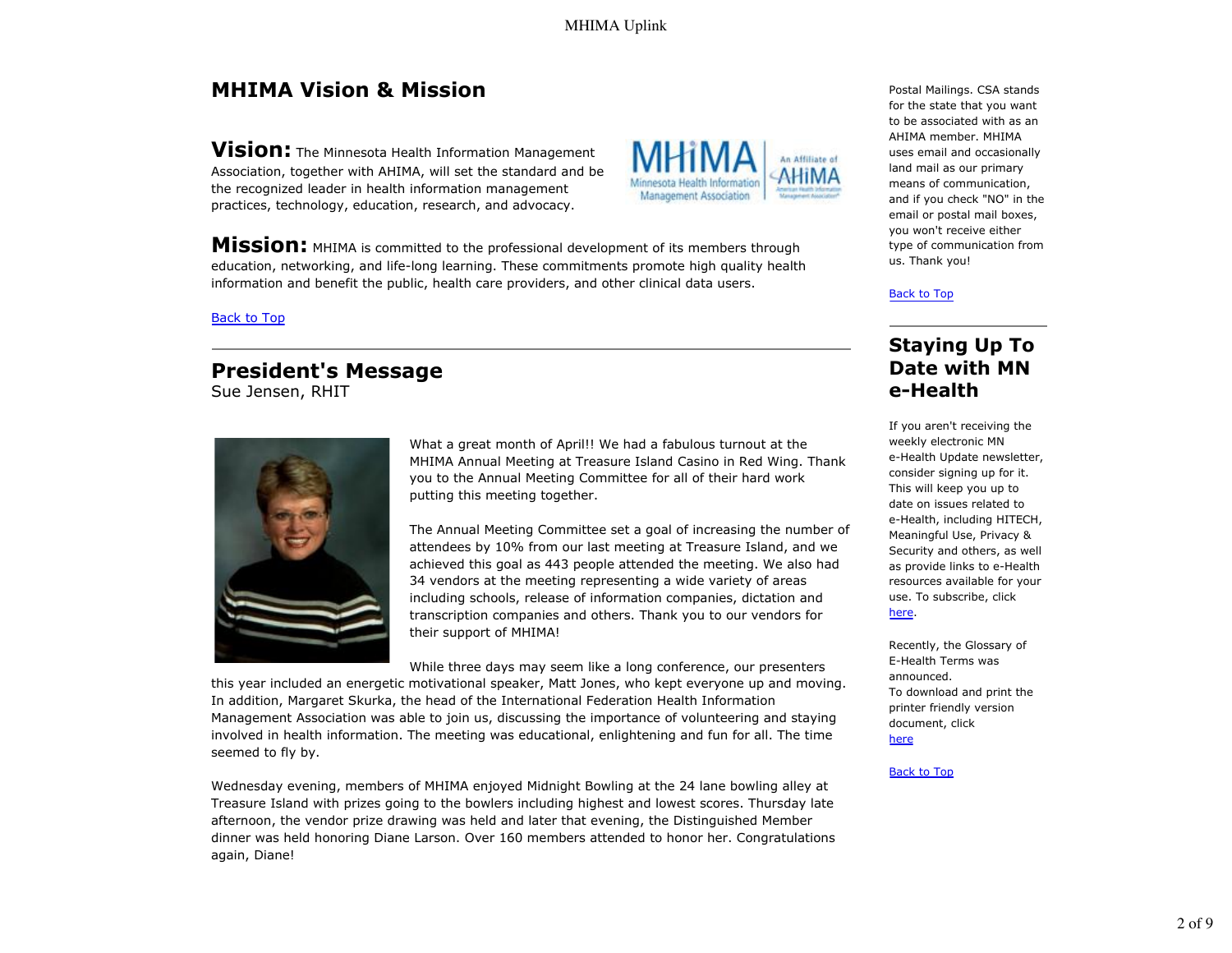The breakout sessions included information regarding Electronic Health Records, Meaningful Use, and ICD-10, in addition to a wide variety of training.

I would especially like to thank Pat Reymann, Registered Parliamentarian, for her assistance during the Annual Business meeting and her work with the MHIMA Board members instructing us on the proper use of Robert's Rules of Order, how to make motions and ensure that our meetings follow a standard protocol.

I also would like to send out a big THANK YOU to Laura Blabac and Ranelle Bauer, co-chairs of the Marketing Committee and the members of that committee. The "Coffee Theme" flyers and sign up forms for our volunteers and the associated coffee mugs and spoons were very popular. I look forward to the additional items that will be added to the store on the MHIMA website.

Congratulations once again to all of the Annual Committee members and especially our co-chairs, Karen and Christina, Diane Larson as our 2011 MHIMA Distinguished Member, and LaVonne Wieland for her willingness to volunteer and represent MHIMA on the AHIMA ballot for the Commissioner for the Commission on Certification for Health Informatics and Information Management (CCHIIM). There is still time to go out and vote. Please support LaVonne and MHIMA by voting.

#### **2011 MHIMA Annual Meeting**

**"Health Information: Innovation and Quality in a Time of Health Care Reform."** Our 2011 Annual Meeting held April 27-29, 2011, at Treasure Island Resort & Casino Convention Center is now history! The educational opportunities provided were outstanding. We registered 443 attendees, 20% of whom were students! 34 exhibitors provided us important information about products and services that support our HIM services. The Xtreme Bowling Event on Wednesday evening was well attended and everyone had a great time.



We honored Diane Larson, MA, RHIA, CHPS, Director of Health Information at St. Luke's in Duluth, as our 2011 Distinguished Member. The Silent Auction ran for 2 days and generated over \$3700 in contributions to the AHIMA Foundation, on behalf of our MN Student Merit Scholarship Fund. We awarded \$6,000 in scholarships to eight very deserving HIM students. You can read their essays in the June issue of *Uplink*. The post-meeting survey is in process, and will continue until June 3rd. All attendees received information about access to the presentation handouts from our website.

Thank you to our 2011 Annual Meeting committee current co-chairs, Karen Teufer and Christina Wallner, past co-chairs Danika Brinda and Kristi Lundgren, and the entire team of volunteers who helped make this another great MHIMA annual meeting.

## **MHIMA Job Bank**

Are you seeking a job? Are you an employer looking for a potential employee? Is your facility looking for someone with a skill set of MHIMA members? Be sure to check out the MHIMA Job Bank Network on our website, which continues to be very popular and new positions are being posted on a regular basis. Here, you'll find information about registering as a "Job Seeker" or as an "Employer". New positions are posted frequently, so check us out often!

**Job Seekers:** There is no fee to register.

**Employers:** Job posting fees are very reasonable and reach all of our MHIMA membership. E-blasts of job announcements are also available for purchase.

Click Here to visit the MHIMA Job Bank.

Back to Top

**MHIMA Coding & Data Quality Roundtable Tool Kits**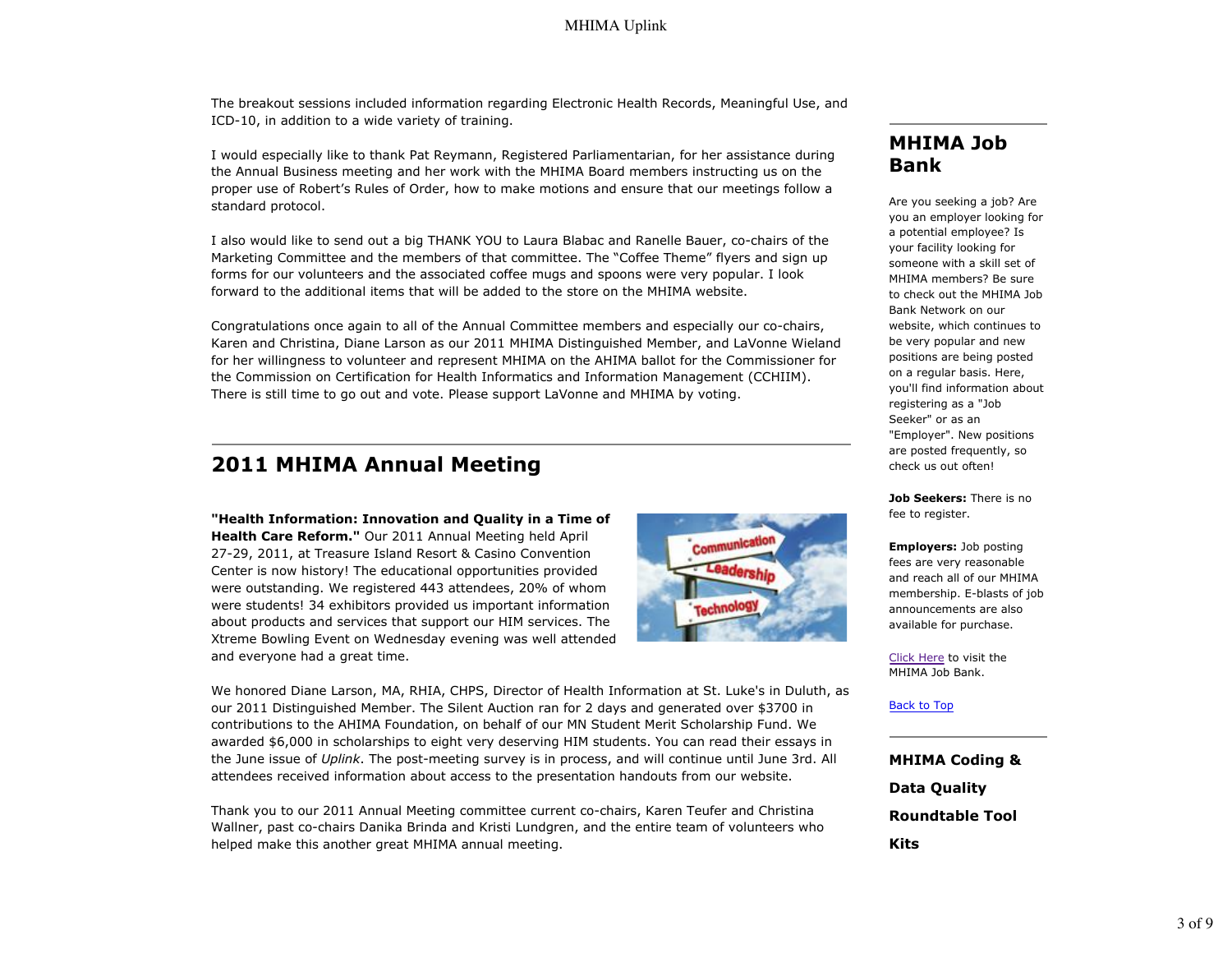Mark your calendar for next year, when we'll be at the Sheraton Minneapolis South in Bloomington, April 25-27, 2012.

Back to Top

## **2011 Annual Meeting Platinum Sponsors**

Thank you to our 2011 Annual Meeting Platinum level sponsors. MHIMA appreciates your continued support!



# **AHIMA 2011 Ballot**

"Leadership in Action: HIM's Role in Healthcare Transformation." This is the AHIMA theme for 2011. Active voting members of MHIMA: have you exercised your leadership responsibility and voted for the AHIMA board of directors and CCHIIM Commissioners? Only 175 of our eligible voting members have voted to-date. MHIMA needs to **get out the vote!**

LaVonne Wieland, RHIA, CHP, a MHIMA member, is on this year's ballot for Commissioner for the Commission on Certification for Health Informatics and Information Management (CCHIIM). MHIMA congratulates LaVonne on this nomination!

The polls opened May 2, 2011 at 12:00 am CDT and will close on May 20, 2011 at 11:59 pm CDT. All 1567 active voting members of MHIMA are able to cast your vote via the myAHIMA web page.

The MHIMA Coding & Data Quality Committee's newest PowerPoint presentation, including case study questions, is **"Neoplasms - Carcinoid Tumor"** There is an accompanying case study answer presentation. This is one of several "tool kits" developed for use by MHIMA members to support coding education and discussion in your facilities and at your regional meetings.

Is there a tool kit topic that needs to be developed? Let your needs be known. Contact Angela Jackson.

The general "Do It Yourself" PowerPoint tool kit gives you the guidelines to set up a coding roundtable.

Additional tool kits on specific topics that have been developed and are available include Interventional Radiology, E&M, Heart Failure, updated Present on Admission (POA) and Aftercare vs Follow Up.

All are available on the Coding and Data Quality button on the MHIMA website. Watch for additional toolkits as they are developed!

And a reminder about your general coding questions: You are encouraged to use AHIMA's Coding CoPs for coding related questions. There is a general coding CoP community for coders as well as several for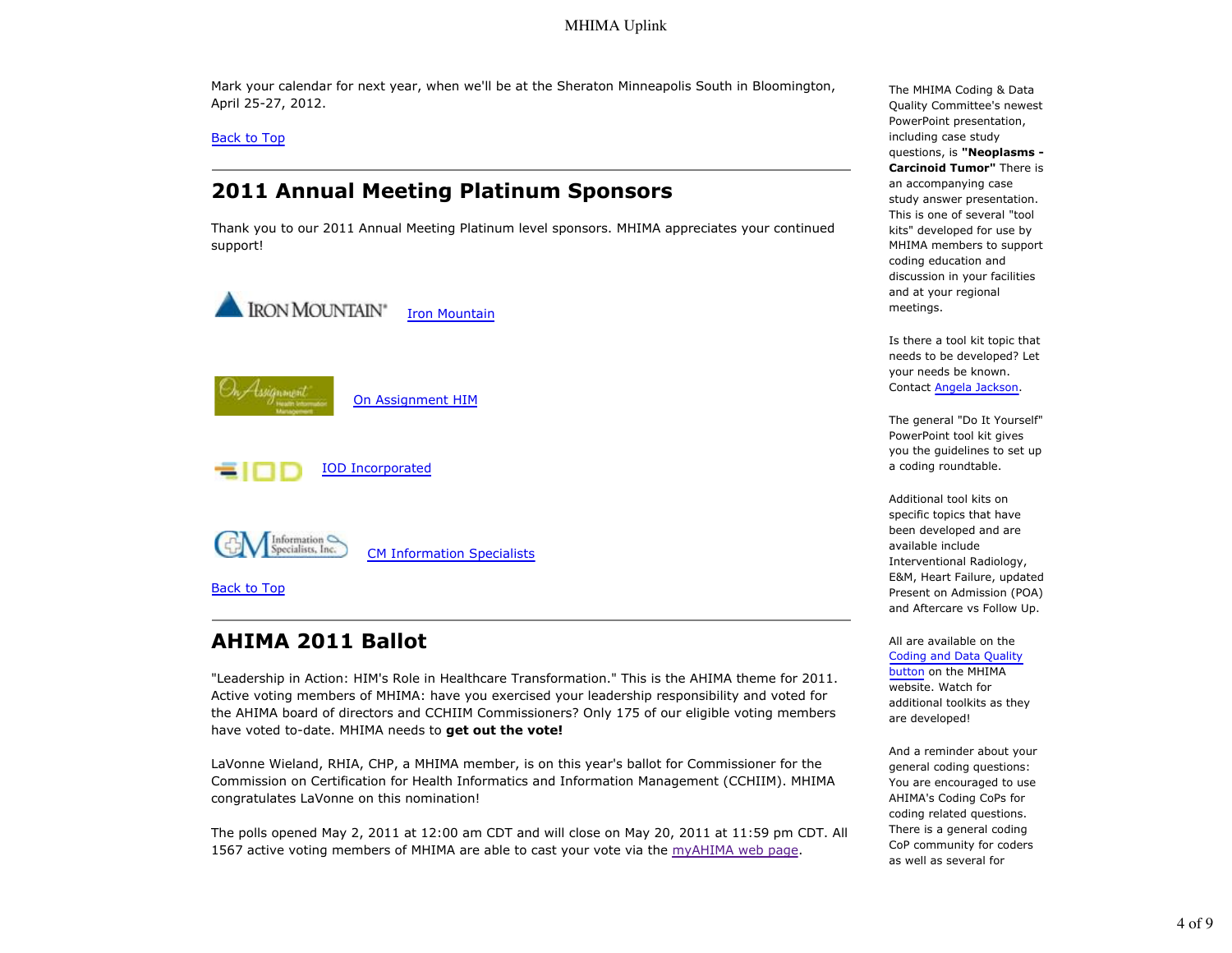Haven't voted yet? Do it today. Let's make this a record year for MHIMA's voter turn out.

Back to Top

# **An Update from REACH**

#### **The regional HIT extension center for MN and ND**

Shirley Eichenwald Maki, MBA, RHIA, FAHIMA

REACH services are available to Minnesota and North Dakota providers of all types and sizes across the continuum of care whether they have:

• No EHR

An installed EHR that is difficult or impossible to use

A working EHR that needs to be optimized to fully benefit you and meet federal meaningful use requirements.

REACH is vendor neutral, but very knowledgeable about the leading EHR vendor products. Our client base represents 13 ambulatory and 7 acute care hospital vendors. REACH works with all eligible providers, regardless of which ONC-ATCB certified product the client implements to achieve meaningful use.

One of the newest products REACH is offering its clients to support their efforts to meet privacy and security issues—core measures within the meaningful use requirements—is a self-study "eBox." The eBox provides comprehensive training so staff members understand privacy and security issues in general and the specifics for completing the mandated privacy and security audit. The eBox gives step-by-step instructions, check lists, templates and other tools to ensure providers can save money by completing the assessment themselves, without the expense of additional consultants. REACH clients are expressing particular needs in the areas of breach notification and risk assessment. The Privacy and Security eBox was developed by the Department of Health Informatics and Information Management and the Center for Healthcare Innovation at The College of St. Scholastica.

REACH is now serving over a thousand primary care providers, involving 295 primary clinic locations and 62 critical access hospitals; 35% and 51% respectively of its client recruitment goals. Client recruitment continues and will end on February 7, 2012.

REACH ranks 13 among all 62 regional HIT Extension Centers across the nation in recruitment regarding priority primary care providers; and ranks second regarding critical access hospitals engaged.

Click here to review the provider fees associated with REACH services.

Primary Care Providers and/or critical access hospitals can register for REACH services by going to www.khareach.org under "Get Started Today" or call 877 331-8783 Ext 222.

Update from CMS on the Meaningful Use Incentive Program:

specific coding areas. These CoPs are a great resource for submitting coding questions and participating in the discussion threads surrounding the questions of others. To participate in these CoPs, Click Here.

Back to Top

### **MHIMA Promotional Items**

Check out our MHIMA Store on our website. You'll find tailored logo button-downs, cozy crews and hoodies, and a stunning sterling silver key ring, embossed with our logo, for sale. These items would make a great gift for yourself, a colleague, or to honor someone's achievement.

You can find these items at our MHIMA booth at the upcoming Annual Meeting also!

**Back to Top**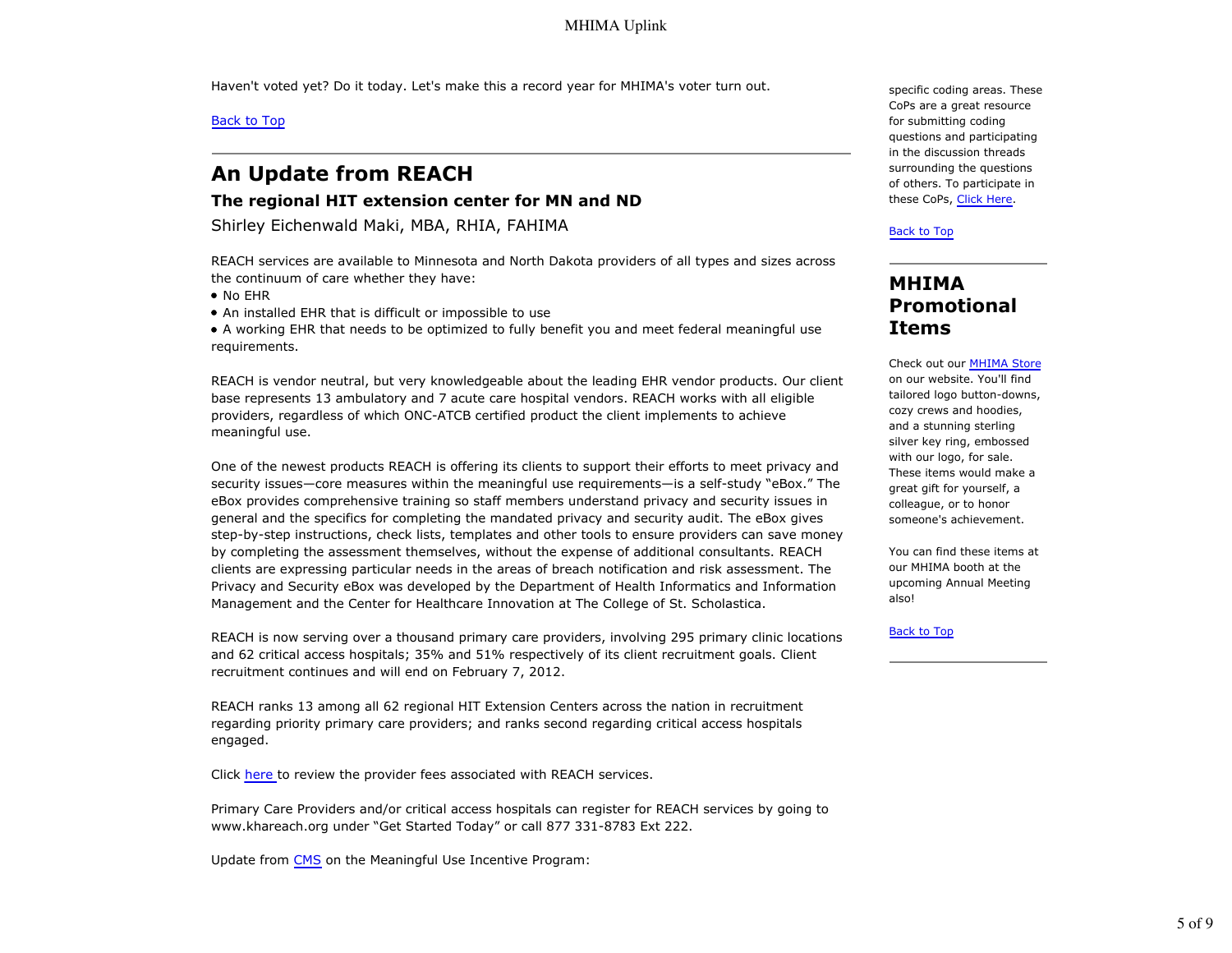a) Registration for the Medicare and Medicaid EHR Incentive Programs is open. Eligible providers (EPs) and eligible hospitals (EHs) are encouraged to register as soon as possible. EPs and EHs can register before they have a certified EHR implemented. The Centers for Medicare and Medicaid Services (CMS) announced that it will implement protocols in May that allow EPs to designate a thirdparty (such as a practice administrator) to register and attest for them as part of the EHR meaningful use incentive program. Until that change officially occurs, however, each EP should register independently.

b) The Attestation System for the Medicare EHR Incentive Program opened on April 18, 2011.

There are several new resources available and more to come soon at the official CMS Meaningful Use Incentive Payment Program website to help EPs and EHs in their efforts to register and attest: http://www.cms.gov/EHRIncentiveprograms/:

- An Attestation page
- A Meaningful Use Attestation Calculator for EPs and EHs to do a quick check to determine if they have met meaningful use guidelines BEFORE they actually attest in the Attestation System.
- Attestation User Guides for both EPs and EHs to provide step-by-step guidance on navigating the Attestation System.
- Attestation Worksheets (coming soon)
- Attestation Video Webinars (video versions of the user guides) demonstrating how the attestation process works (coming soon)

Note: For the Medicaid EHR Incentive Program, providers will follow a similar process using their state's Attestation System. Minnesota's scheduled launch date is Fall 2011 and North Dakota's is in May, 2011. For the most up to date information go to:

Minnesota http://www.dhs.state.mn.us/ehrincentives North Dakota http://www.healthit.nd.gov/medicaid

Back to Top

## **MHIMA Board Transition**

Your 2011-2012 incoming officers and board members were welcomed at our annual business meeting on April 28, 2011:

- **President-Elect:** Ranelle Bauer, RHIT
- **Secretary:** Katie Miller, MA, RHIA
- **Treasurer:** Kristi Lundgren, RHIA
- **Delegate Director:** Jean MacDonell, RHIA

They will join Gina Sanvik as President, Sue Jensen as Past-President, Danika Brinda and Janelle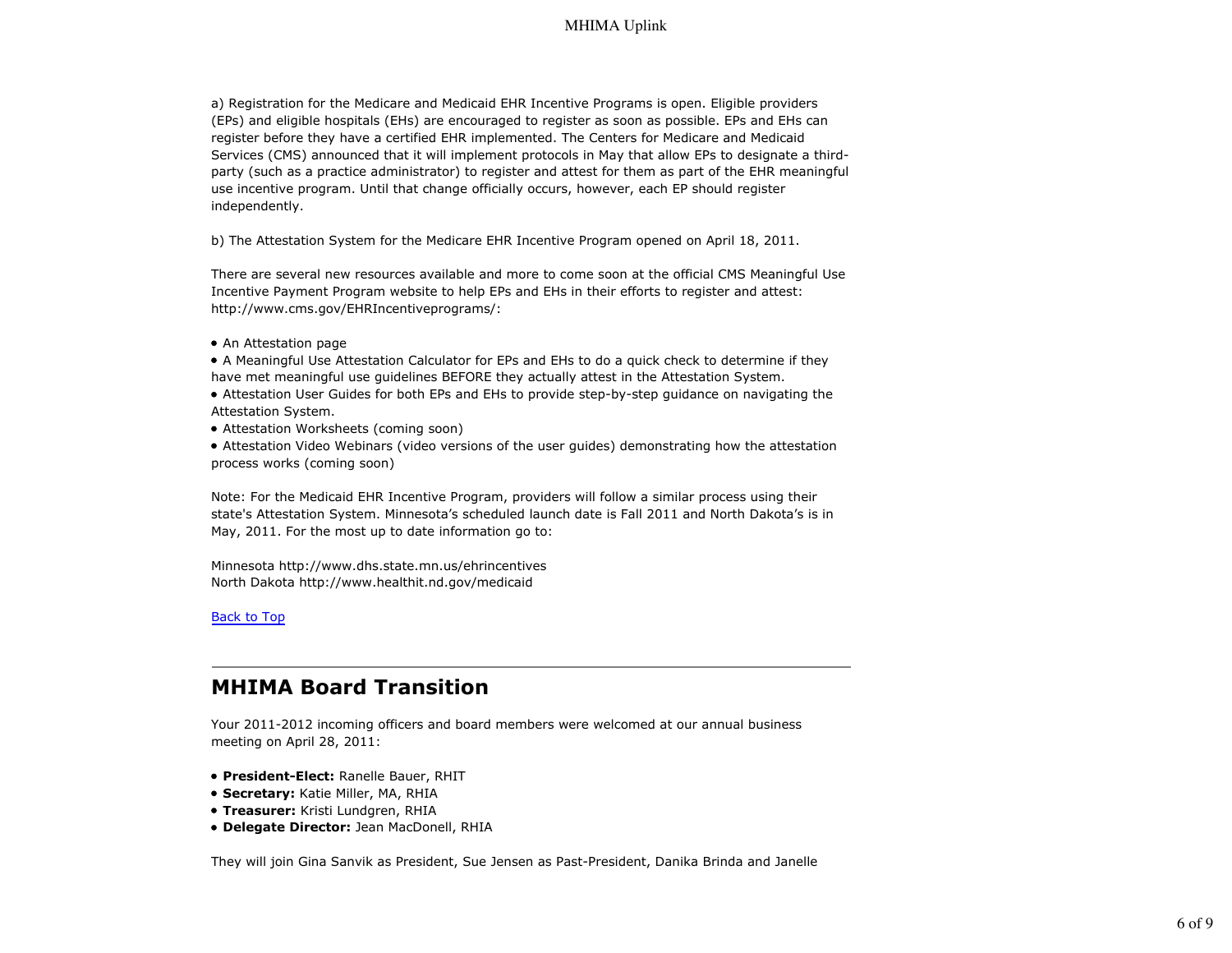Wapola as 2nd year Delegate Directors who all assume office (or continue to serve) on July 1, 2011.

MHIMA thanks Steph Luthi-Terry, Past-President, Cindy Glewwe, 2nd year Delegate Director, and Penni Drews, Secretary, whose terms conclude on June 30, 2011. On behalf of everyone in MHIMA, we are so appreciative of their leadership and commitment to the vision and mission of MHIMA and to our HIM profession.

Back to Top

## **MHIMA's Lunch & Learn Webinars**



MHIMA's Lunch & Learn Webinar series continues. All webinars from this past year have been recorded and a DVD is available for purchase if you could not attend the live event. Visit the MHIMA website and click on the HIM Education button/Online Learning for complete details on the "live" events as well as ordering recorded webinars.

The next webinar on our schedule is:

May 19: **Bridging the Gap: EDI -Electronic Document Imaging,** presented by Lisa Kampa and Heidi Onsted from Gillette Children's Specialty Healthcare. This webinar targets those facilities considering implementation of EDI (scanning) to their HIM workflow. Registration remains open through May 17, 2011.

This webinar is \$59 per "live" connection for MHIMA/AHIMA members, and worth one (1) CE for everyone participating at one site connection. Multiple connections at one site require separate registrations.

Archived versions are now available for \$49 for members, or a package of three for \$129.

The MHIMA webinar series is an opportunity to pick up needed information as well as earn CEUs at a very reasonable rate, and our presentations reach our members all across the state. We hope you take advantage of our webcasts!

Back to Top

# **ICD-10 Education**

Gina Sanvik, RHIA

MHIMA continues to provide you information about ICD-10 educational opportunities, whether they are in-person or on-line. Don't forget our archived webinar series, which can provide you with lots of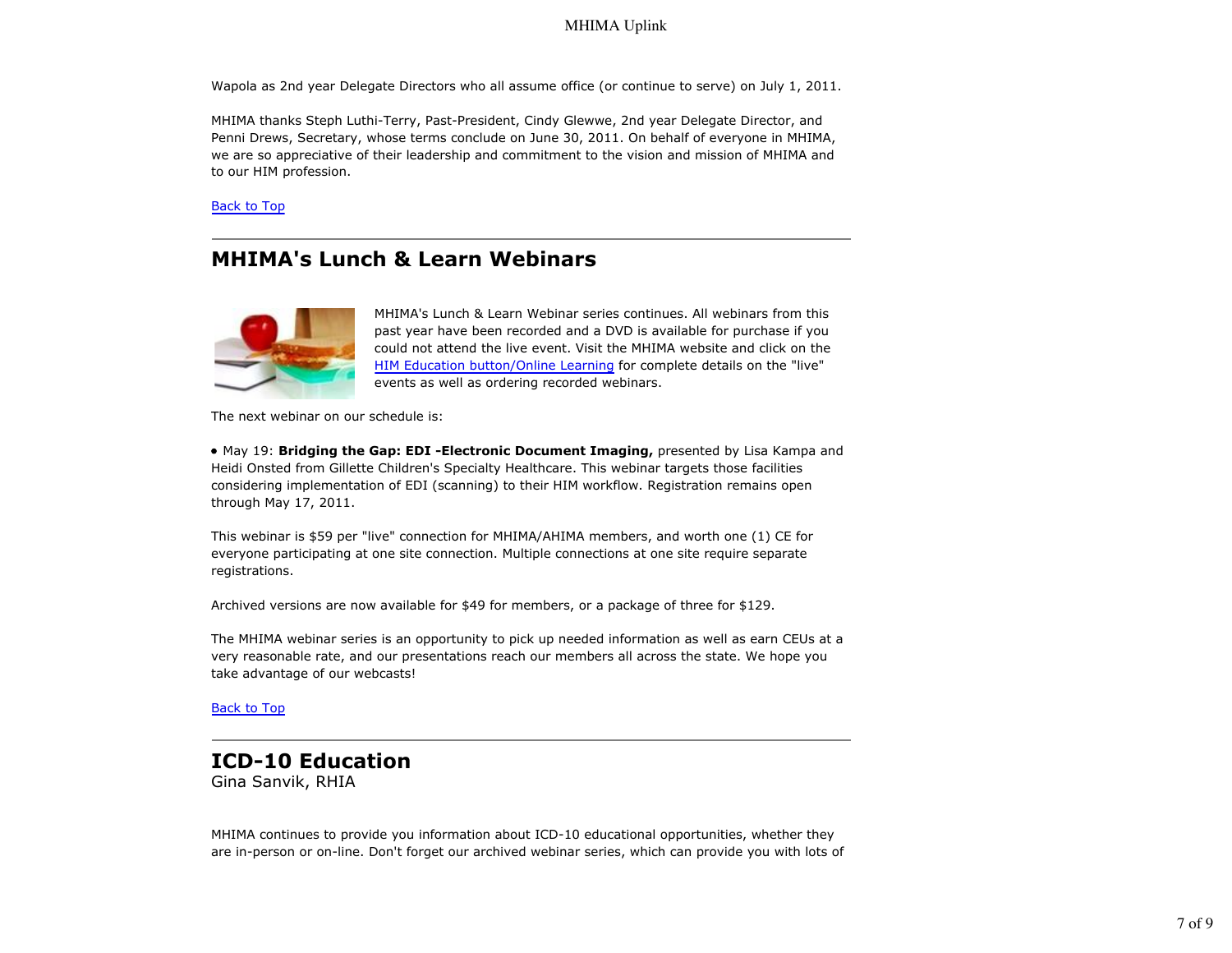basic information to get you jump started. You can access any of our archived webinars from this link.



We also want to bring to your attention an opportunity for some nearby AHIMA I-10 Training Academy locations:

The Wisconsin Health Information Association (WHIMA) will co-sponsor an AHIMA ICD-10 Academy in Milwaukee on July 7-9, 2011 at the Crowne Plaza Hotel. This hotel is located close to the airport in Milwaukee. WHIMA is inviting all Minnesota HIMA members to attend. For more information, click here.

South Dakota will host the same Academy on August 24-26, 2011 in Sioux Falls, SD. You can find more information about this event by clicking here.

#### **ICD-10 Tip of the Month:**

It is up to you to ensure you're up to speed on changes associated with ICD-10-CM. Fortunately, AHIMA has the resources needed to prepare for success. The Body of Knowledge (BoK) is loaded with relevant articles, practice briefs and position statements.

Another resource to use is *CodeWrite.* This resource is a monthly newsletter geared toward coders looking to stay on top of their skills and learn more. Each issue features "ICD-10 Checkpoint" to check your knowledge by comparing ICD-9-CM codes to ICD-10-CM/PCS codes. Find *CodeWrite* on the AHIMA website under the Coding Communities of Practice.

You can also visit the ICD-10 Implementation Community of Practice (CoP). Visit it to view ICD-10 community announcements, FAQs, resources, and more. Participate in the community discussions by posting a thread or commenting on another post.

#### Back to Top

## **MHIMA 2011 Legal Resource Manual is Coming!**

Great News! The 2011 Legal Resource Manual is available for pre-order! It's been updated and is currently in production. This Manual updates the last 2009 version. It includes the laws and rules that address the majority of issues that may arise with respect to health information practice. As one member states, "This is truly a valuable resource for anyone that works with health care." It's a compilation of best practices and experience of HIM professionals and the facilities they represent in Minnesota, and again it's had legal review. All HIM Departments should have this Manual in their office for ready reference.

Our thanks and appreciation to the 2011 Legal Resource Manual team led by Heidi Onsted and Chris Bushaw for their extensive work in making this updated resource available for you.